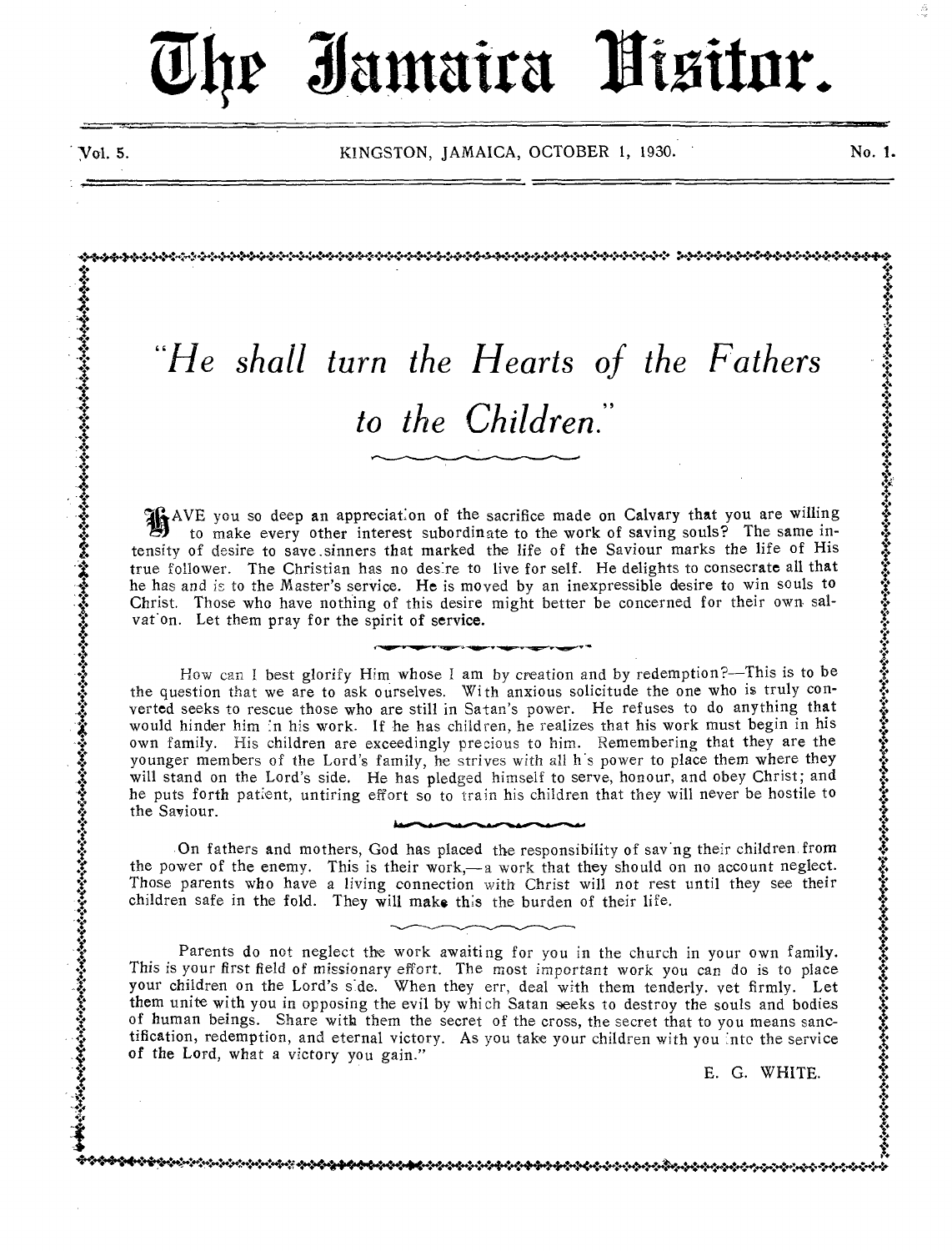#### **THE BIBLE STUDY.**

#### **The Divine Origin of the S.D.A. Body.**

- 1. Eph. 2:20. Every Scriptural Body of believers is founded upon "Apostles and prophets, Jesus Christ being the chief Corner Stone?'
- 2. Cor. 3: 11. No other foundation is recognized by God.
- 3. Hosea 12: 13. The Exodus was brought about by Christ (1 Cor. X: 1-4) through a prophet.
- Note:- This was an entirely new movement, new organization, new civil laws, new observances.
- 4. This was prophetically told to Abraham. Gen. 15: 13-21.
- 5. John 1: 19-23. John the Baptist arose doing a new work, establishing a new Message in fulfilment of Isaiah 40: 3.
- 6. Acts 2: 16-21. The Christian Church was founded through Apostles and prophets, in fulfilment of Joel's prediction.
- 7. Acts 26: 22. Paul organized this Church in an entirely new way, with new forms of worship and new goals and ideals, but he was guided by the prophets from Moses' time, besides having the prophetic Gift himself.
- 8. 1 Cor. 1: 10-15. There were other movements in Paul's time. but they were not recognized because division denied the Crucifixion of Christ.
- 9. John 4: 19-22. Under Jeraboam's lead, Israel separated from Judah; but the movement was not based upon prophetic utterances. When Christ came in touch with a Samaritan—one of the separated persons, He refused her spiritual recognition, saying: "Salvation is of the Jews." Jealousy was the cause of that division.
- 10. Rev. 6: 9-11. XI: 11. The Reformation of the sixteenth century was of Christ, for it was a fulfilment of prophecy.
- 11. Rev. X: 12: 17; Isa. XI: 11, 12; Rev. 14: 6-12; etc. etc. The Seventh Day Adventist movement is based on prophecy. We cannot give all the prophecies; they abound.
- 12. Matt. 24: 24-28. There are other movements, but we are warned to avoid them. They are not born of Christ and apostles and prophets.

Isaiah 8: 20. Every new movement

should be tested. I Jno. 4: 1. The spirit of every movement should be tested.

- Eph. 4: 1-6. The Holy Spirit always works for unity.
- Note:- The movement of the Seventh Day Adventists was not born in any quarrel, nor begotten of the spirit of selfishness. It was a simple movement of men seeking to get back to the Bible for the foundations of faith. From a humble beginning, it has grown into a mighty movement, with many great Publishing
- Houses, Sanitariums and Medical Institutions, and Colleges and Educational work. It is a movement for the times and a fulfilment of prophecy.
- Daniel 8: 14. Daniel predicted that the judgment hour would be reached in 1844.
- Rev. 14: 6, 7. This prophecy predicts that at that time, a people would announce the hour of God's judgment come, in all the world. True to the prophecy, S.D. Adventists began this very work just after 1814, and to-day they are giving it in approximately 400 languages. 'inv new movement or division of the Church is now entirely out of date.
- How happy we should be to know that the movement to which we belong is like any Christian—born of God.

H. J. EDMED.

:0:

#### **NEWS NOTES**

We are always interested in the work and experiences of workers in our Sister fields. A recent letter from Pastor R. J. Sype tells how, in visiting three churches, he had to be "on the road" five weeks. Ten days of this time was spent on the sea, owing to the fact that much of the Bahamas territory consists of scattered Islands. The report speaks encouragingly of the victorious lives of the scattered believers, among whom he baptized fifteen persons.

The second of the new church buildings at Nassau has been completed, and is now dedicated and occupied. Pastor Sype finds many causes for rejoicing in his work. His wife and family are well, and the Lord is blessing them abundantly.

Sister Haig, after a severe illness in Nassau, has come to Jamaica to

recuperate, and is staying at Southfield.

Is the Colporteur work iruitful? you ask. We answer, Yes! Here is one: illustration we found In an Exchange:

"As a young man, Brother Hubbert" relonged to a popular church. He  $x \cdot w$ so little Christianity in the church. that he finally became disgusted and discouraged and drifted into infidelity.. Going to the States, he came into con- tact with this message through an Adventist mission in the city of Milwaukee, Wisconsin. His heart thrill- ed, and, his life aglow with the newfound message, he immediately began. selling our books as a colporteur. With the book "Marvel of Nations," he went from house to house in Milwaukee.

In one home, he found a man whoseemed very much interested in the book, and who gave him an order. Knowing of the man's interest, Brother-Hubbert called on him again after thebook was delivered, and talked to him of the message, finally arranging for a. Bible worker to call and give him-Bible studies. One of our workers, Elder Campbell, followed up the interest, and as a result this man and his wife were baptized and unite& with the church.

Brother Hubbert, the colporteur, returned to Canada. In after years, ashe read his *Review and Herald*, he noticed time and time again reports. of a wonderful work being done in South America by a man named Stahl\_ He wondered if it might possibly be• the same Stahl to whom he had sold "Marvel of Nations," in Milwaukeeyears before, so he wrote a letter to. Elder F. A. Stahl, and received a reply which he read at the camp-meeting. This letter was full of love and appreciation. Brother Stahl was soglad to find the man who had first brought the truth to his home in the form of the printed page, and he thanked Biother Hubbert again and again. It reminded me of a letterwritten by an appreciative son to his parents.

Now these many years, Brother-Stahl has been labouring in the Lake-Titicaca field and in the Amazon territory, and the work he has done is almost without parallel in mission history. Little did Brother Hubbert realize when he sold that book to Brother-Stahl many years ago, just what the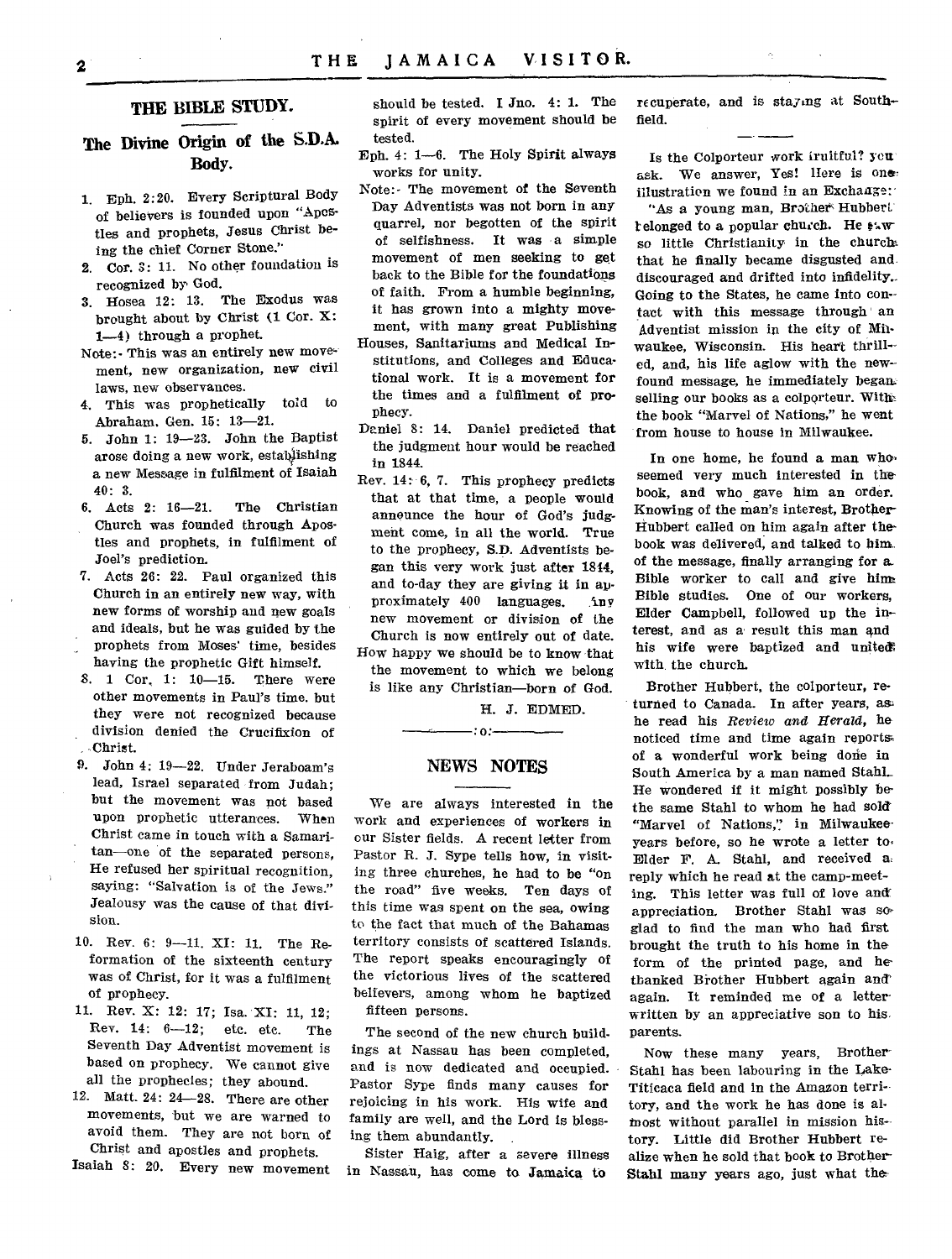**'results would be, and little do our colporteurs know today what good will -nome from their work."** 

**In the Inca Union Mission Field, where Pastor Stahl is working, there .are now 35 churches, with 8,907 memt -hers. Perhaps this is not all the work -of Elder Stahl, but we know that his activities have contributed much in building up this wonderful work, and Elder Stahl is himself still going strong. Keep at it Colporteurs, for -who knoweth that which shall be?** 

**Professor W. L. Adams, the Educational Secretary of the Inter-American**  Division, left for Havana on the 3rd **instant. His stay in Jamaica, though**  short, was exceedingly helpful and **profitable. We feel sure now that with an experienced educational man to represent this work on the Division Committee and staff, there will be a rapid advance in our school work. We have greatly appreciated the help already given** us by Prof. Adams.

**For some** time the command, **"Lights**  -out," has not been needed **at the College,** because they formed a habit of going out just when they were needed. Much inconvenience was **suffered, as**  well as annoyance, until the lights went put for the last time, as the old Delco completely apostatized. **It has**  now been disfellowshipped and **a Dynamo is being** installed that promises to be true to duty. Students will now have to obey the revived command— "Lights out!"

Word has come from Pastor **A.** R. '-Ogden, stating that Sister Ogden has greatly improved in health, and is able to move around the home again. We rejoice with him and his family, and will pray on that the recovery may be complete.

Pastor H. P. **Lawson left** last week for the Cayman Islands. His voyage was not a pleasant one, owing to seasickness, but he arrived safely. Sister Winnie Thomas also suffered much sea sickness en route to the States, but she, like the rest of the party, appears to be very happy among friends.

Brother **N. T. Jones, of Contented Hall writes appreciation of the long -services, as Leader of that church, of**  *<u>Brother S. M. Jones, which has extend-</u>* 

**ed to thirty years. In this appreciation we at the office would unite. Bro. Jones has always been faithful in all**  his **relations as a Daysman between the church and the conference. It is so helpful to have officers in the churches who can be depended** upon, and who unite in the plans and methods of the denomination. Though Bro. Jones has retired from his leadership, we will still cherish feelings of high esteem and respect for him.

Concerning the Church school at Contented Hall, Bro. Jones says, "We are so glad that our church school has opened. Our teacher, Miss E. E. Williams of the W. I. T. College, has proved very efficient, although suffering badly with rheumatism. We are now at work building a cottage for the teacher's use. After two years, in which the enemy has endeavoured to make things hard, the school has gone ahead, and the number **attending has**  increased. We now have a Parent's and Teacher's Association, in the meetings of which we have gained many new and helpful ideas. The recent visit of Miss Violet Peake has created much interest on the part of the guardians of the neighbourhood."

The Harvest Ingathering Campaign in neighbouring fields has met and overcome the same difficulties that arise from depressed trade and **finance** that we are meeting in Jamaica. Cuba has not finished its campaign yet, but has exceeded her goal of 1929 by **\$235.20. Porto Rioo,** with other competing collections went \$700.00. over last year. San Domingo obtained a per capita of \$4.14 for every member of the mission. What about Jamaica? Nay, What about YOU? dear reader?

One of the world's present greatest sources of trouble and alarm is the fact that between ten and fifteen millions of persons are without employment. The cause may easily be traced to the world's system of education. Passing a Cambridge examination is no real security for the future. A **right education should fit a student** to meet any crisis in life and surmount its difficulties.

"Seven years ago Bro. H. D. Troupe started a Sabbath school in his little home over Six miles away from Montego Bay. The **attendance increased until four** years ago, Pastor R. J. Sype\_ **organized a church of eleven members.** 

**During the past two years strenuous efforts have been put forth to erect** *a*  place of meeting, and **though opposed by the enemy a building has now been put up.** August 7, we had a stonelaying **service which brought in** over £6, and the following Sabbath the members met for the first time in this new building.

We are grateful to Bro. Troupe for the use of his home during this long time. The conference contributed £10 worth of lumber, for which we are also grateful.

The membership has doubled in two years. The Sabbath school **now numbers** forty-two. Three were baptized last Sunday, and we have received much help from our Pastor. **The name of the Church is, "Orange."** 

**LEADER.** 

**The Indians** enjoyed a happy **time on July 27, when** our friends *at*  Jack's River rendered a program **for them. Several** of the **children took part,** and recitations were given by older members. One Indian sang, "Pass me not oh gentle Saviour," in his own language. An organ *was*  loaned for the occasion which drew expressions of appreciation **from those present. Mr. Dawkins acted as Chairman, and Bro. T. A. Gray gave a very**  interesting talk on Gospel work is India.

The promotion of this interest is largely due to the activities **of Sister L. E. Lorne and the writer.** 

**MRS. 0. T. ELLIOTT.** 

**Our church is moving forward. The**  enemy of souls is very busy. **but God's**  children are pressing together. **Ail the**  members and even the children are planning to take part in the Harvest Ingathering Campaign.

On Sunday last, Pastor M. Jones buried four souls in baptism. The presence of the Holy Spirit was **felt.**  Another baptism is to be held shortly.

We are oonducting Sunday **evening**  services from which we hope to gather a rich harvest. "Onward", is our watchword, Souls, our goal, Heaven our home, **the** Advent people, our fellowship. Truly **we are a happy people!** 

**D. BASIL REID.** 

 $\mathbb{R}^{\mathbb{Z}}$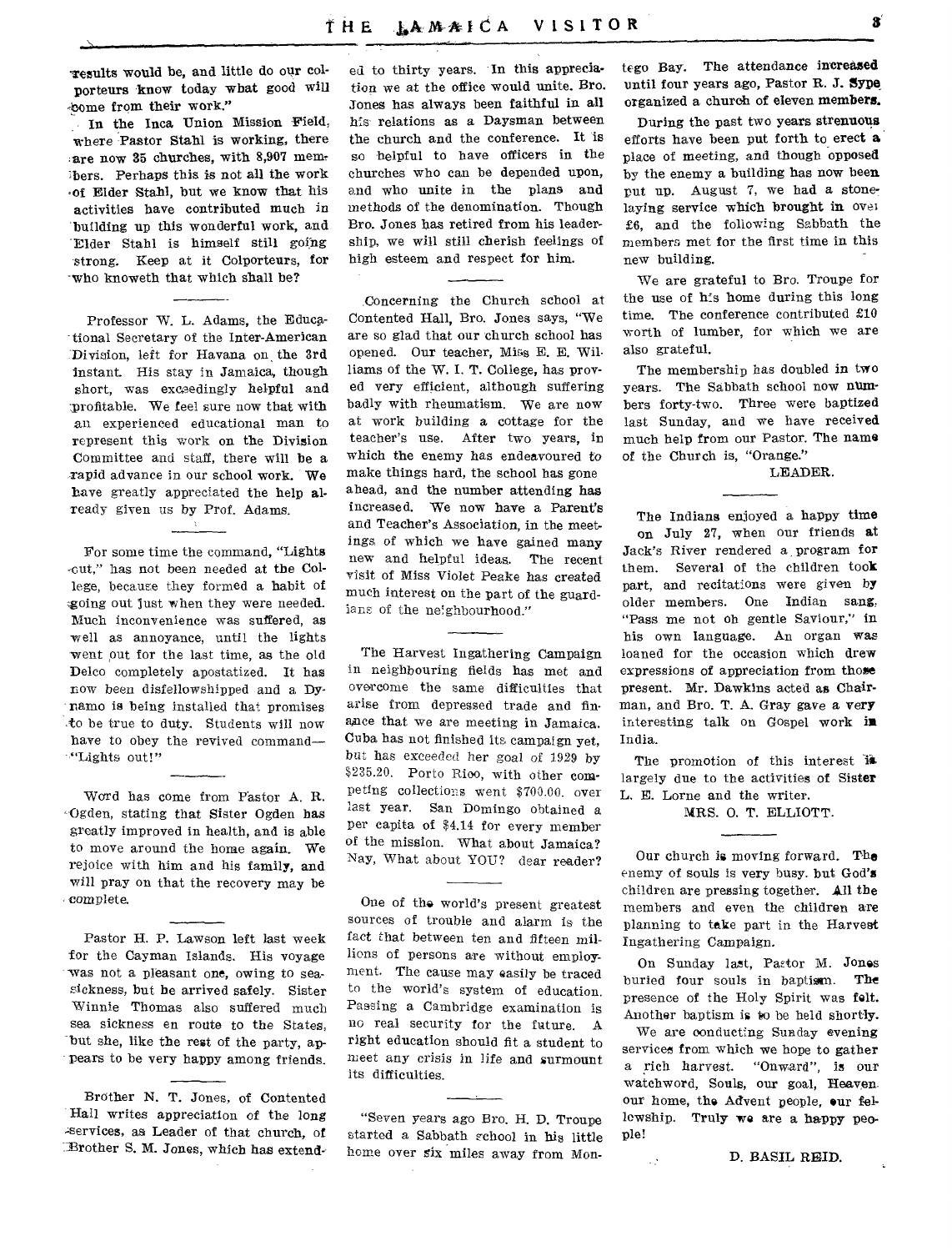Pastor H. Randall reports, encouragingly of his Tabernacle effort at Bamboo. Three have already taken their stand, and others seem about to take hold. Pastor H. Fletcher reports that he is expecting to conduct a baptismal service in each of all his churches before the conference. Bro. R. B. Campbell has been assisting Pastor Randall but is now doing Adjutant work in the Harvest Ingathering Campaign.

#### **AN ADVANCE MOVE**

:o:

For the first time, the Jamaica Church school teachers have enjoyed the privileges and advantages of attending an Institute for their special benefit. This was held at the College, Mandeville, August 13-23, and proved to be a very great success.

In general lines. Professor W. L. Adams, Educational Secretary of the Inter-American Division, and Miss Violet Peake, led the classes. Mrs. Peake helped splendidly in the Normal Art Department, and the Conference President gave some of the Bible studies. The heaviest share of the work- fell upon Miss Peake, who is Normal teacher at the College, and Conference Field Educational Secretary, and who had also arranged a most excellent programme.

The teachers present were, the Misses Sangster, Seaford Town; Williams, Contented Hall; Dillon, Guy's Hill; Shaw, Bird's Hill; Brodie, Newell; Young, March Town; Mr. Fred Kissendal, March Town; and the Mesdames Gordon and Murray, and Miss Golding, of Kingston. Miss Randall also attended.

Class work began daily at 7.30 a.m., and continued through the day, and as the work proceeded it was easily seen that our denominational educational standards, when rightly carried out, are far in advance of the present world standards. Just as our denominational Medical work, as the Right Arm of the Message, is in advance, so it is with our Educational, When in line with the instruction the Lord has *given.* "The better way," **was** demonstrated in almost every branch or learning, and those attending the Institute, with new and exalted **views** of their work, are pledged to bring their Flans and methods into line with the

great movement of which the educational work is a part.

Commencing with January, 1931, it is hoped that all our church school work will be standardized and stabilized, and we hope to present to our coming Conference in full detail the future plans for a strong and advance Church School work.

Our thanks are due to Prof. Adams, and Miss Peake, for the interest and zeal they are showing with a view to bringing this department into a high state of efficiency.

H.J.E.

#### **SISTER "WIFIE" JONES.**

**:o:** 

A sudden message came by telegram on Sabbath, August 10, announcing the death of dear Sister Jones, the esteemed and beloved wife of Pastor M. Jones, of Contented Hall, Accompanied, by Pastor B. A. Meeker and Brother G. W, Grounds, the writer attended the funeral service the following day, a large gathering of members from the local and surrounding churches, with many friends, were present. A service was held at the Church. after which- Sister Jones was laid to rest in the land adjacent to the house.

Sister Jones was 65 years of **ago**  having been born in 1865. She united with Pastor Jones in marriage October, 1888. For fourteen years she assisted her husband in his work in the United States, and then returned to Jamaica, and everywhere her sweet disposition and unselfish devotion left its stamp on the hearts of all with whom she associated. Eleven children were born of the union, of whom four survive. The eldest son was trained at Willow Dean, Jamaica; the second son, who is now an ordained minister in Waco. U.S.A., was educated at Oakwood College. The third is now assisting in a tent effort, preparing for further studies. One daughter died sixteen years ago, a devoted Christian girl.

Our veteran colleague bore up under his grief like a man who knows how to resign to God's will. The sympathies of all our people are with him in his bereavement, but- we also share with him our faith in the blessed hope which will re-unite those whom death has separated.

A letter received at the office Boom after this sad bereavement shows the gcniune mark of a rich experience: Pastor Jones says. "I am glad I ant able to drop you these lines, and that by the mercy of our dear Saviour I am still alive. 0 how I wish the work was all done and we were ready to say, 'Good bye,' to this \_dreary world. This recent experience of mine has added greatly to my desire for perfection and readiness to meet my Saviour. For this I am striving moment by moment."

Such words need no comment. Would that we could all share with dear Brother Jones the same sweet spirit of resigned consecration, and strive, with him for the same ideals of char- acter. The day now dawns and thenight of sin and sorrow are far spent.. Dear Brother Jones, you will soot meet dear Wifie, and in the meantime she is only sleeping in Jesus until He: calls and awakens her. H.J.E.

Much to our grief, the messenger of death has visited our church an& carried away Brother T. Jones, of Contented Hall. He was born In 1878: and died June 6, 1930. full of faith and devotion to the Cause of God. His faithfulness in life assures us that we will meet him again when Jesus.<br>Comes. N. T. JONES.

It was indeed a delightful gatheringof teachers that met at. Mandeville,' College, August 13-23, to hold the first Teacher's Institute ever held in

The success of the experience should amply repay for the effort and expense incurred. Words are inadequate to express my appreciation of the meetings.

the Island of Jamaica.

#### A. W. SANGSTER.

The sad intelligence is conveyed to us that our dear Brother G. W. Gibson, the Leader of Spanish Town Church, met with an accident by colliding with a motor-truck, while riding his motorcycle. Though his condition is not serious, yet, with a fractured collar bone, and several deep cuts, he is detained in the hospital. We sincerely pray that Bro. Gibson may soon recover.

In spite of all the "Peace" talk of recent times, Europe has an army of soldiers ready for war numbering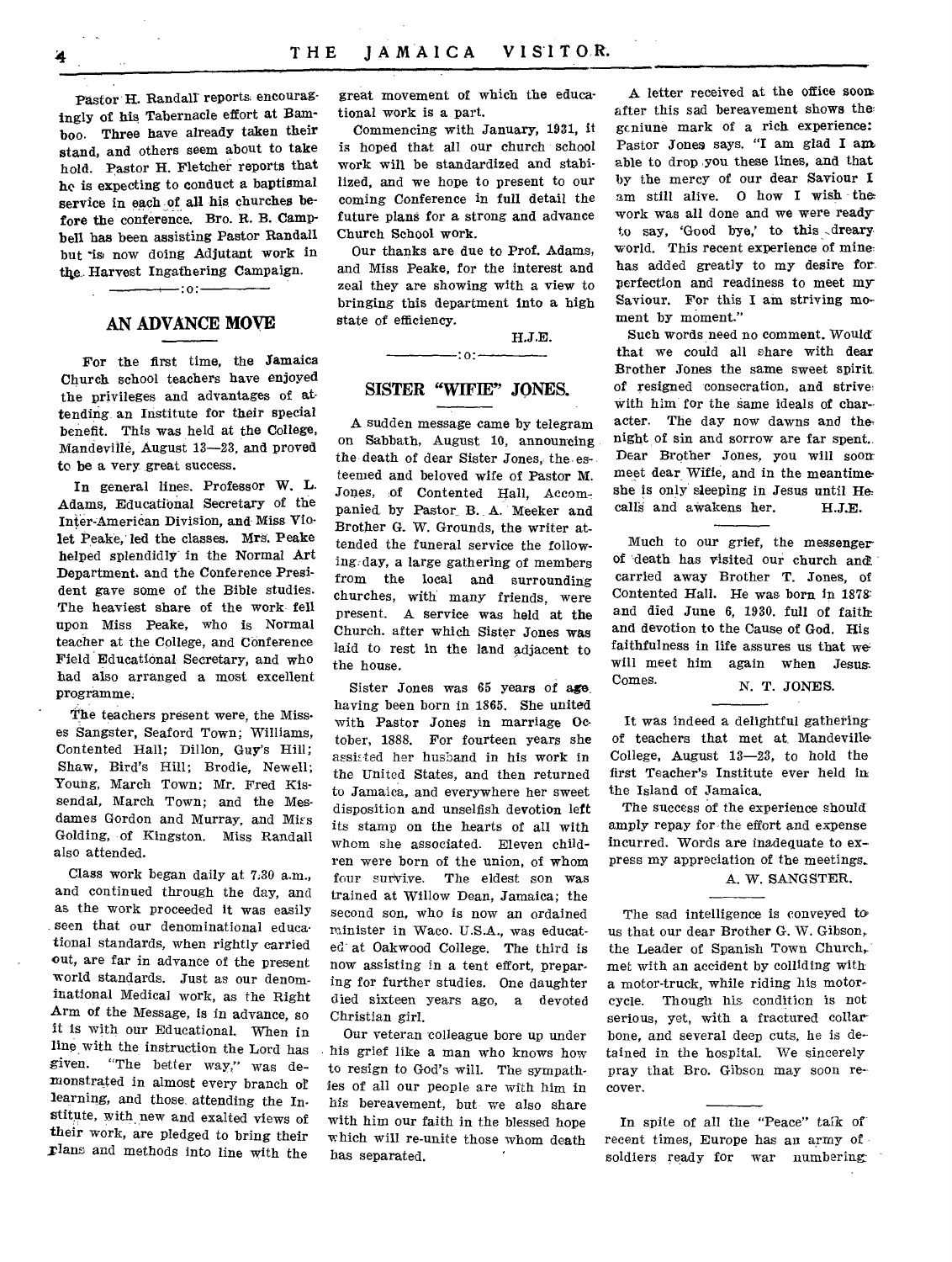twenty millions. This is five millions more than the fighting strength just before the Great War of 1914. Soldiers are trained to fight, and fight they will when the angels let go the winds of strife foretold.

Jamaica again sends out another missionary to a foreign field: Brother and Sister Frank Fletcher. having received a "call" to Costa Rica, and having spent several weeks visiting their Jamaica friends, left by the S.S. METAPAN, on Monday, 15th, carrying with them the earnest prayers and good wishes of their many friends.

Miss M. Dillon, our Church School teacher at Guy's Hill, has been staying at St. Ann for rest and recuperation. We trust that she may find complete restoration and be able to take up her work again shortly. H.J.E.

#### :o:

 $\ddot{\phantom{a}}$ 

#### WELCOME.

How supremely happy we all were on Monday, September 8, when, as we stood on the pier at Kingston, watching the docking of the S.S. Santa Marta, our eyes caught sight of our long-looked for workers, Pastor and Mrs. L. E. Hutchinson, and President and Mrs. Shafer and their three children!

Pastor and Mrs. Hutchinson have come to take under their special care, the churches in and around Kingston. They come with recommendations of long and faithful service, and a record of soul-winning success. Several members are here from Panama, where Pastor and Mrs. Hutchinson last laboured who testify to the love and esteem in which they were held in the Zone.

Their greatest asset is their lovable disposition, and their greatest danger, their zeal. They had scarcely landed when they entered into conversations as to plans of labour.

Pastor and Mrs. Hutchinson have already secured a home, and are making plans at this writing to enter with us heart and soul into the Harvest Ingathering Campaign.

With gratitude to God and sincere prayers for their success, we heartily welcome them to a share in the labours and triumphs of the work in Jamaica.

Prof. and Mrs. Shafer likewise come to us with recommendations of high merit in educational lines as well as in spiritual devotion. Ambitious to place our College upon the highest standard of learning and saving grace, Prof. Shafer has accepted the responsibility of his position with a deep realization of its aims and possibilities.

A very welcome feeling is extended to them and their three little ones, while we pray also for their success.

During the Induction ceremony at the College, the College Board Chairman expressed the appreciation of the Board and Faculty of the able services rendered by Prof. Crawford as acting Principal since the departure of Prof. Tucker. Prof. Crawford also empha• sized his joy in the arrival of Prof. Shafer. H.J.E.

#### $-$ :0: $-$ CORNER STONE LAYING OF THE NEW NEWEL CHURCH.

What turned out to be a very pleasant occasion for the brethren of the Newel Church, was the laying of the corner-stone of their new church. More than 22 years ago the work was started, and grew very slowly for some years, hence a neat but small church building was erected, and all seemed cosy in the little building, but during the last few years, there has been a steady growth in membership, and the once comfortable church is completely outgrown.

On Sunday, 7th September, brethren from Jointwood, Mandeville, and Southfield, and the President and Mrs. Edmed, Mrs. Meeker, Brother Grounds and Miss Winnie McCatty, swelled the number who gathered from nearly all the outlying villages. To say that the meeting was full of inspiration is to tell but half the story. Miss Mc-Catty from Kingston in her usual melodious style, rendered a beautiful solo as also Miss Edna Parchment, and Mrs. Meeker's solo, was soft and sweet.

The President spoke encouragingly to the quiet and much interested audience for more than 40 minutes, giving some figures which showed the prospering hand of God upon the work that Seventh Day Adventists are doing in all parts of the world. All hearts were stirred as a splendid anthem was rendered by the Newel Church Choir, as the hearty "Amen", gave it its benediction, showing the effect it had upon the audience.

The corner stone nicely made by brother Williams, with the words "Elder Edmed, Sept. 7, 1930" inscribed, will always advertise the, zeal of these dear brethren who are doing all they can for the honour of God's work in this end of the field. After some very fitting words, and the prayer for God's blessing to rest upon the church, the President laid the stone. An offering was taken up which amounted to near £7, and this very profitable and enjoyoble time came to its close.

LIN. RASHFORD.

 $\bullet$  +  $\bullet$  +  $\bullet$  +  $\bullet$  +  $\bullet$  +  $\bullet$  +  $\bullet$  +  $\bullet$  +  $\bullet$  +  $\bullet$  +  $\bullet$  +  $\bullet$  +  $\bullet$  +  $\bullet$  +  $\bullet$  +  $\bullet$  +  $\bullet$  +  $\bullet$  +  $\bullet$  +  $\bullet$  +  $\bullet$  +  $\bullet$  +  $\bullet$  +  $\bullet$  +  $\bullet$  +  $\bullet$  +  $\bullet$  +  $\bullet$  +  $\bullet$  +  $\bullet$  +  $\bullet$  +  $\bullet$  $\boldsymbol{\ddot{x}}$  Sabbath School Department $\boldsymbol{\ddot{x}}$  $\ddot{\ddot{\bm{x}}}$  MRS. H. J. EDMED.  $\ddot{\dot{\bm{x}}}$ 

:o:

Our lessons for the next three quarters will be on the epistle to the Romans. The writer of these lessons is Elder M. C. Wilcox. He has also written a pamphlet on the subject in which he gives many helpful suggestions' in the study of the book, and also many thoughts which will aid the teachers greatly in preparing the lesson fc,r their classes. It has 14 pages and the price is only 1/6, and remember you will have it for three quarters. We wish every teacher could afford to provide themselves with this wonderful help, If this is not possible, the officers should see that one is provided for the school, so that those taking the teachers' meeting might be able to use it in conducting the lesson study. We have same in the Tract Society. Order early!

Sister Wilhel Poweil writes 'that a new Sabbath School has just started a few miles outside of Darliston. We are glad to welcome this new school to our family circle.

Regarding determination, one writer has said, "There are three kinds of people in the world,--the wills, the wont's, and the cant's. The wills accomplish everything, the wont's oppose everything, and the can'ts fail in every thing. Napoleon and Alexander the Great are examples of men who refused to admit that the word "can't" was included in their vocabularies.

Concentration, or whole-hearted devotion to a work, is an indispensable requirment of success. Another wri-

(Continued on Page 8.)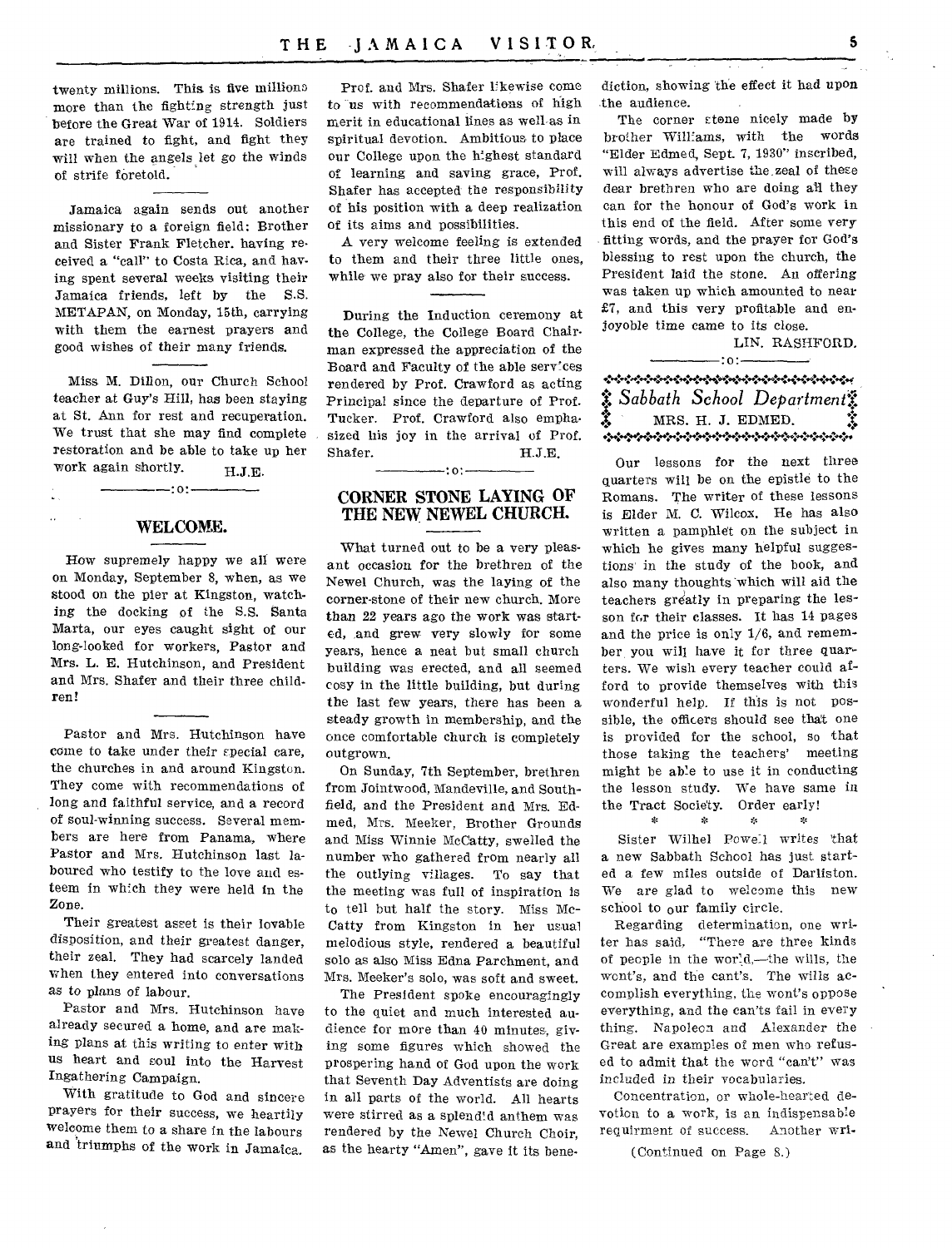## *YOUNG PEOPLE'S PAGE.*

#### WHO'S WHO.

#### HENRY MARTIN.

Could the youth of to-day emulate the sweet and fragrant life's experience given by Henry Martin to the service of Christ, it would serve to accelerate the advance of the last warning message to the dying world. Such men are needed today to demonstrate to the sceptical world that Christianity is not an empty profession, but a living and sublime experience.

Henry Martin the son of a humble Cornish miner, was born in the year 1771. Through his tender years he battled with difficulties and hardships that would make many strong men give up in despair. But the seeming insurmountable barriers vanished before his persereving efforts and undaunted courage. At St. John's he rose to the highest intellectual attainment. He emerged from the humbler walks of life, and we find him marching on in the vanguard of life head and shoulders above his fellows. He was appointed foremost mathematician of his class, and later on, examiner in classics and metaphysics.

Even though crowned wiith the glory of his scholastic achievements, he was not satisfied. There was still an aching void which worldly honour, education and wealth could not fill. There came the striking realization that all this was nothing without Christ. Through the Christian influence of a dear sister primatily, he was lad to a s'cdy of the Scriptures. The death of his father about this time brought gloom into his life, but as he read the precious pages of the Word of God, he was filled with hope and was driven nearer to God. 'Blest be the storm whidh drives us nearer home."

• When the time came for him to decide finally what his life's work wou'd be, a fierce conflict went on his soul. Law or the ministry, which shall it be? This was the question uppermost in his silent cogitations, and Henry Martin came forth a victor in his decision. With earnest consecration he laid all upon the altar of Christian service—his physical and mental powers—every God-given talent was surrendered. As he read

other missionaries, his heart was stir- It was here he really began public<br>red with passion for the benigted preaching to the natives. India's thoured with passion for the benigted preaching to the natives. India's thou-<br>souls in heathen lands. Placing him- sands, the vilest and dirtiest specisouls in heathen lands. Placing him-<br>self at the disposal of the Missionary mens of humanity flocked to hear him self at the disposal of the Missionary mens of humanity flocked to hear him<br>Board, he finally got directions to and with all the holy zeal which God Board, he finally got directions to proceed to India. As he sailed for gave him he prayed that through his that far-off land, he never tired point-<br>initially the hearts of these people<br>ing passengers and crew to the cruci-<br>might be touched and a wonderful ing passengers and crew to the crucifled one. Every opportunity was transformation be wrought by the sought to advance the triumps of gospel. After all this labour, he sought to advance the triumps of gospel.<br>the cross. He even constrained could or the cross. He even constrained could only look back to one old Hindu priests and friars to accept the un- woman whom he had the pleasure of

He reached India at last where his arduous task began. The outlook and work. Sheik Salah was converted was indeed dark, and if it were not to Christ and became an able minister for his faith in God which did not to his people, and finally he saw 40 stumble even in the face of human turn from their superstitions to re-<br>impossibility, he would have given joice in the message of salvation. impossibility, he would have given joice in the message of salvation.<br>In in desnair. His own countrymen. Due to failing health, he left India up in despair. His own countrymen bue to failing health, he left India<br>were calous and outragous in their for Persia. Here he traversed the were calous and outragous in their moral conduct, and it seemed as land holding up the cross of Christ, though that eastern land was wrap- and many even of high stations in ped in an impenetrable heathen dark- life cheerfully accepted the gospel. ness. No pusillanimity took posses- But the atmospheric extremes of that sion of him—all this served as an country did not serve to improve his impetus to spur him on through the health. His life's career was fast grace of God to dispel the darkness. closing, but ere the night settled<br>"Even if I should never see" he said. down upon him, he spent the last year "Even if I should never see" he said,  $\frac{10000 \text{ N}}{1000 \text{ N}}$  his here is need the last year" "a native converted, God may design by my patience and continuance in New Testament, and translating the the work, to encourage future mis-<br>the work, to encourage future misthe work, to encourage future mis-

forsaken pagoda where the devil him- struck him down on the way, and<br>self had reigned supreme: but now the presentation had to be made by self had reigned supreme: but now the presentation had to be the first time had become a happy the British Ambassador. for the first time had become a hab-<br>itation of a Christian. Honry Martin... Realizing the seriousness of his itation of a Christian. Henry Martin was studious—while working for physical condition, he turned hurried<br>could, he was learning Sanscrit and steps to Europe, that he may lay down evale, he was learning Sanscrit and steps to Europe, that he may lay down Hindustani which would fit him to his bones in the land of his father.

sent to Dinapore to be chaplin to die, and passed away Oct. 16, 1821 a<br>His Majesty's treeps and often would young man of \$1. There was no Chris-His Majesty's troops, and often would young man of \$1. There was no Chris-<br>he gather the native wives together tian near to press his fevered brow he gather the native wives together and in their own tongue preach to and recount some precious promise of them of a crucified and risen Saviour. the Word of God, no friend to whisper them of a crucified and risen Saviour. He prepared for them a translation a word of courage and hope, none to of Our Lord's parables and a simple buoy him up as the dark shadows of commentary. He opened at his own death crept round him, but as his expense five schools for the enlight- young life faded, angels kissed his expense five schools for the enlightenment and education of India's child- pa'e cheeks, gave him the assurance ren, and translated portions of the that he had done well, and another New Testament in oriental tongues, soldier of the cross whom men of

work, we find him in the year 1809 words sublime enough to tell of his at Cornpore. Here he preached to undying love and service for humanthousands of soldiers under the most ity, fell peacefully asleep in Jesus. trying conditions of severe heat, and R. H.

of Carey and the experiences of himself suffering from ague and fever.<br>other missionaries his heart was stir- It was here he really began public adulterated truth.<br>He reached India at last where his began to see the fruits of his patience.

sionaries."  $1,000$  miles journey to present his<br>He found his first home in an o'd- production to the Shah, but fever He found his first home in an old- production to the Shah, but fever<br>reaken pageds where the devil him. struck him down on the way, and

his bones in the land of his father. work more effectually. He never realized his desire. When<br>In his early appointments, he was he reached Tocat, he laid down to he reached Tocat, he laid down to<br>die, and passed away Oct. 16, 1821 a After three years of this pioneer high attainment have failed to find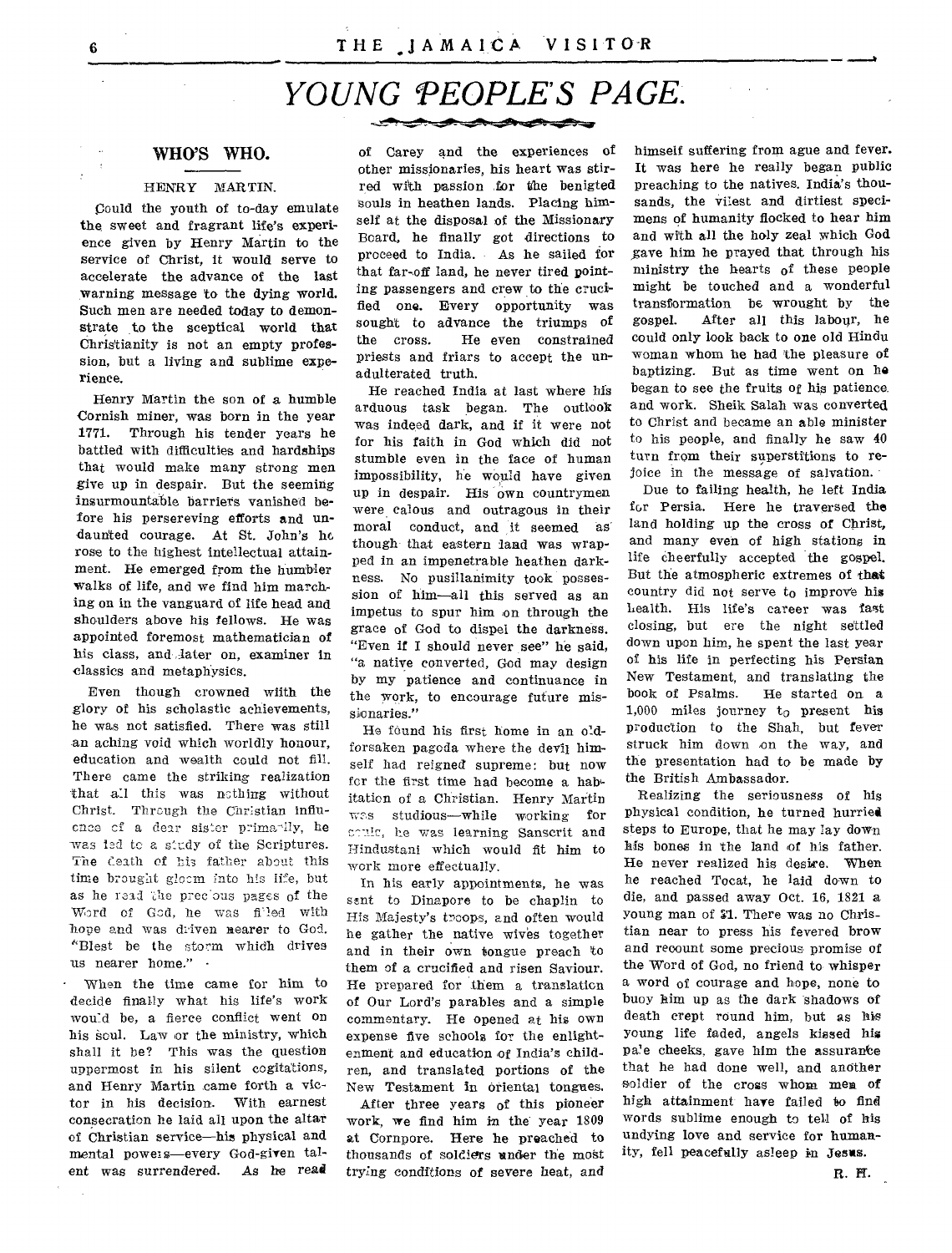

August 27, the day appointed for the opening of the special term, brought a goodly number of students. At eight o'clock the great bell "on the hill," announced the hour to commence business, and, assembling in the chapel, Faculty and students united in expressing their purpose and determination by singing the hymn, "Come let us anew our journey pursue."

It was a privilege to have with us, Prof. W. L. Adams, Educational Secretary of the Inter-American Division, and Pastor H. J. Edmed, Chairman of the College Board, who suitably addressed the school, encouraging and admonishing all to make the best use of the time and opportunity now afforded them. Their presence helped to mitigate to some extent our disappointment at the non-arrival of our new President.

We also missed from the platform, Prof. and Mrs; Rathbun, Mrs. Crawford, and Mr. Bailey; but we were pleased to see the familiar face of our dear friend, Mr. Galliano, who was seated among the Cuban students, four of whom had recently joined our number. We welcomed five new students from across the sea—two from Bermuda, and three sons of Pastor Henriques who is now labouring in Spanish Honduras, and whose Jamaican home is at Hart Hill.

As the students matriculated and assignments of study were made, all seemed 'to realize that this term is to be specially exacting and heavy. A few students arriving two or three days late soon discovered that "catching up" is a difficult matter.

 $\mathbf{z}$ 

Early in the vacation Mr. Hamilton, Superintendent of the Wood-working department, secured two large contracts amounting to approximately £ 500. The first was for painting and repairs of the Manchester Club. All the elite of the district belong to this Club, and the work would therefore be one of the best advertisements we could have. The second was a similar job for the Manager of the Motor Car & Supplies at Mandeville. Then came

another contract for building an addition to the Brampton Girl's School, which has taken about six weeks, and must be completed by the time of the opening of the school. These contracts have kept Mr. Hamilton very busy, and are much appreciatedd.  $\mathbf{r}$  $\approx$  $\mathcal{H}$  $\mathcal{L}$ 

Although these contracts mean a wide expansion of the industry of the College, nevertheless the furniture manufacture has not been hurt. In the absence of Mr. Hamilton, Mr. Lee Fletcher has been in charge of this work.

Thh Sheet-metal Department has also been busy all 'through the vacation. Bro. Beresford and his staff have been working in the District, and now have on hand the best job of 'this year—re-roofing and guttering the Mandeville Hotel. Prof. Crawford joined the forces of this department during vacation, although carrying responsibility as Acting-President, and has been a great help.

Students returning to the College were happy to find some improvements) The Dormitories had been! brightened with more paint, bookshelves had been placed in the student's rooms, 'the chairs and tables had been varnished, making things look fresh. Window-curtains now adorn the Dining room. The Library has been thoroughly renovated; and, as funds permit, we hope to extend this renewing work until the whole institution is bright and attractive.

We must not forget to place Miss Edna C. Parchment on our Roll of Honour for being the first to secure the Complete Certificate of the Gregg School of New York. We heartily congratulate Sister Parchment on gaining this distinction.

素

会

#### sk.

Tuesday, September 9, was a day of excitement. A 'telegram from the Kingston office announced the arrival bf our new President of the College. The official car was to arrive promptly at six o'clock, and after making things ready for the reception, the students lined up from 'the entrance gates, and patiently awaited their arrival. We felt like a family whose absent parents were about to return, and we waited with our ears strained 'to catch the first sound of the Confer-. ence President's car. Soon our patience was rewarded. A long blast

caused all eyes to turn toward the gates, and we stood attention as the two cars sped by. The girls waved their handkerchiefs, and the boys 'their hats, all shouting, "Welcme." Then a formation-march followed the procession, and President and Mrs. Shafer and their three dear little girls were introduced to the members of the Faculty.

 $\mathcal{L}$ 

 $\frac{1}{2}$ 

**••••••11111•111** 

 $\mathcal{L}_{\mathbf{S}}$ 

In honour of their arrival the College gave a special tea, followed by a programme in which Mrs. Meeker sang with her usual sweetness, and special music was rendered. Pastor and Mrs. Hutchinson had accompanied the party from Kingston, and after the induction of President Shafer, and speeches by Prof. Crawford, Elder Parchment, and others, gave an inspiring talk that won our hearts. That night, every student having been introduced to the new comers, retired to rest more contentedly and with feelings of appreciation that a Preisdent had come.  $\mathcal{O}^{\text{max}}$ 

 $\mathcal{R}$  $\sim$  $\mathcal{A}$ 斋 We delight to hear of our members who are engaged in callings outside of our denominational organization, witnessing for Christ where they are. This is what Daniel did, and a host 'of other Bible characters. We need to get away from the idea that we must be employed and paid before we can influence people to yield to the truth.

Here is a case to the point: Sister H. Palmer, in a recent letter tells how she is engaged in nursing in the hospital. She keeps a small stock of spiritual books for her patients, and she conducts Bible studies as opportunity offers. She says; "I do love this work, and I am praying that God will give me strength and courage to continue." She requests that we remember her work in our prayers. We surely will do so, and God will richly bless her labour of love.

 $\approx$ 

We join in the family welcome which has brightened the hearth of the Crawford family this week. Professor Crowford after living a bachelor's life for five months and in happiest mood, met his wife and son, and took them to the home at Mandeville. Sister Crawford has enjoyed a very happy 'time with her many friends in the States, and we trust, is greatly benefitted by the change. Welcome home, Sister Crawford, and another welcome for Sonny.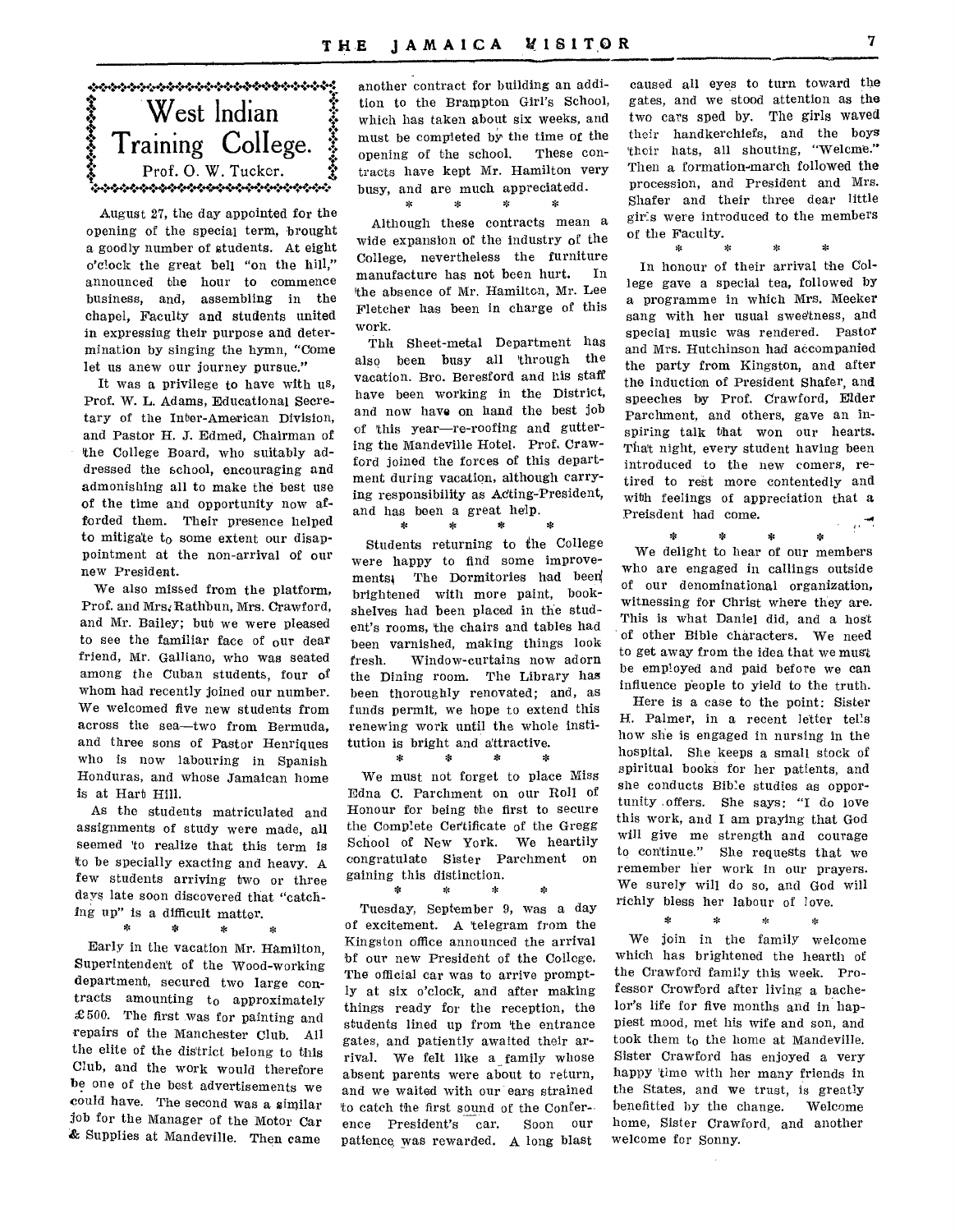\*\*\*\*\*\*\*\*\*\*\*\*\*\*\*\*\*\*\*\*\*\*\*\* *Publishing Dept. 5: .s. W.* S. NATION F.M.S. On Tuesday, August 12, accompanied by the F. M. Secretary. I started out visiting the leading people of Highgate. When night settled upon us, we had £12 4/- worth of orders.

Next morning at seven o'clock we entered new experiences, for which the sweet night's rest had prepared us. Our orders that day were for £12 11/6d. value.

Thursday, we experiesced a reverse, working from early until eleven o'clock without one order. Then rain held us up, and made the pathway difficult. For miles it was mud and water, but we followed the trail, sliding and pitching, crossing streams that were swollen, yet never falling, until we reached the home of a gentleman in a lonely spot. He expressed his appreciation of the book but hesitated to spend the money. We showed the value of the book and its suitability for his family. To our surprise he gave the order, and paid only twc shillings short of the price. Later, another man gave an order with 10/ deposit. A Doctor we met did not want our book. But prayerfully we pressed our canvas, and just as we were leaving, he gave his order.

With these and many other evidences of the Lord's goddness, we continued our way, meeting other remarkable incidents which lack of space prevents us relating—all pointing tc the one great truth, that if we lean upon the Lord by faith He will stand by us. A. ERASTUS DAWKINS.

#### $-$ :0: $-$ SABBATH SCHOOL DEPARTMENT. (Continued from Fago 5.)

ter has sald, "Success is jealous of scattered energies. It is impossible to throw a tallow candle through a tent, but you can shoot it through an oak board. Melt a charge of shot into a bullet and you can shoot it through the bodies of four men. Focus the rays of the sun in winter and you can kindle a fire with ease." And  $s_0$  it is the activities of men. The men who have accomplished great things for God haye been men who have thrown their whole hearts and lives into the service they were rendering.

C. E. Wood.

 $\lambda$ 

#### **HOME MISSIONARY ..rn-r 4**  医心理 B. A. MEEKER.

There is on abundance of enthusiasm in the Harvest Ingathering Campaign all along the line. Amity and Seaford are determined not to come behind. Montego Bay will do better than their best. Orange plans to heat all previous records. Mount Peace is filled with courage. Vaughansfield is bubbling over, and March Town is on fire, and even the wet weather cannot extinguish or dampen it. Axe and Adze has five goals for this year, as follows:

Sabbath School Pennant, Achieved

and will keep.

Big Week, best ever,

Completion of new Church Building—working to that end,

Biggest Baptism in her 'history,

#### Biggest Harvest Ingathering.

#### G. A. E. SMITH.

That sounds fine, and we wish the Western end of the Island success. But look out. competitors are keen, for reports that come from all parts of the Island, show that all Jamaica is alive and astir. With the added facilities, such as the ten thousand leaflets and one thousand canisters which we did not have last year, and the evident enthusiam, everything looks hopeful.

Pasotr B. A. Meeker's face beams already. Visiting two churches nearby last Sabbath and Sunday, he seized the opportunity to visit the Chinese shopkeepers of the district and brought home over £11. Another Chinese gentleman sent in a cheque for £20. Surely the Lord is demonstrating that trade depressions do not hinder His promises.

#### H.J.E.

The Lord knows our need. With a harder fight before us in this year's H.I.C., the arrival of help is a source of joy. Pastor and Mrs. Hutchinson came fresh from their furlough, full of interest and enthusiasm to spring into action. The day after their arrival, they visited Mandeville College, next day they rented their new home, and took the prayer meeting at North St.

Next day they put their new home in order and met us to counsel about H. I. plans. And now they, are heart and soul in the swing helping us to achieve success.

In a few days, Brother Bergherm expects to arrive and help us also. The College folks, setting much expectancy from the new President, have raised their goal to £100 for the H.I.C. H.J.E.

Greetings to the whole church: • - Since the Home Missionary and Missionary Volunteer Departments of the work are so closely related, we are writing for both departments in this artiole.

The time has come for our third quarterly report and if this number of the Visitor reaches you before the report has been sent, we ask the leaders to be sure to forward the same to us at an early date.

The Harvest Ingathering Campaign is now well underway. It may be that some of the members who read these lines have put off taking a part in the effort. It will require the united effort of all to accomplish the task, so press into the ranks and do all you can for Jesus.

It is too early now to give definite ward as to the progress being made by the various churches. If possible we will give you this information soon. We have received thirty five weekly report cards, and we are anxiously looking for cards from every church. If our churches are prompt then our information to the churches may be correct and up-to-date.

Campbell's Castle Goal is £8. 0. 0. and their first report card shows £1. 3. We wish that all could show as good a. record. We will not worry however about the outcome. Our greatest concern is with reference to the faithful service. "Moreover it is required of stewards that a man be found faithful." We are all stewards, and some day we must give an account of our stewardships.

We must continue to pray that God will soften the hearts of men and inspire them to support His cause. We need to seek for wisdom to speak a word in season. God has resources. How much we need to trust Him more.

Wishing each and every one of you courage that is born of Heaven, I am yours to be faithful in His service.

BYRON A. MEEKER.

8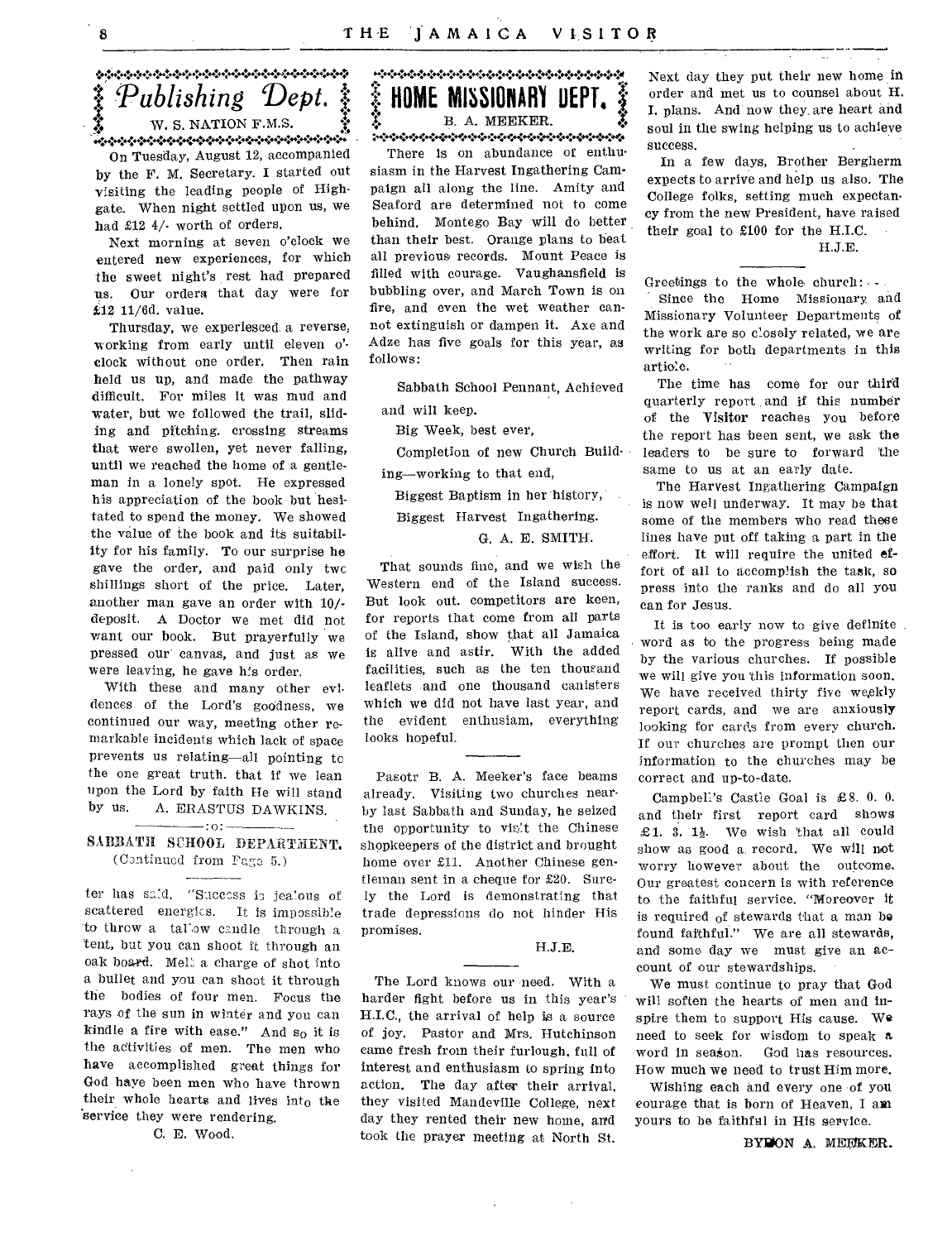### *LITTLE FOLKS' CORNER.*  RACKWACK

#### Dear Little Folks,

The Editor has been scolding me for making my stories too long. He says I must make them shorter, so I will have to obey, will I not?

Last month I attended a Teachers' Institute at the College, and spent two weeks with all our Church -School teachers. I wish you had been there. It made me wish I was a little child. If I was, I would want to attend no other schol than one of our Church schools. You ought to have seen the Noah's Ark, and the animals, the Tabernacle, with all its pretty coverings and furniture. Pretty pictures too, and so many nice things to make geography and arithmetic easy. I hope your church will soon have a school where you can be taught as we were at that Institute, it was all so interesting, and study was made so easy.<br>\* \* \* \* \*

### THE STORY

It was a very hot day, and the sun was high up in the sky, with scarely any breeze to help people bear th heat; but the minister who was holding meetings in the little town was out visiting the people, and trying to win them to Jesus.

Passing round a corner of a busy thoroughfare, his eyes 'ested upon a sweet little girl, about three years old, stooping down and trying to pick her father up. He was lying at the side ci the road, and seemed not to take any notice of the girl.  $3't'$  she kett. pulling at his sleeve, and staying.

"Papy, tum home. Mawnie wants you to tum home, Papy!"

The minister looked upon the man with pity, and he felt su sorry for

 $a^a$  Gracie (for that was her name),  $\sigma$ nd as he came near, ne said that if Gracie would take one of Daddy's ams, he would take the other, and they could take him home.

The poor man had been drinking strong drink, and did not know anything that was going on. So the minister picked him up, and put his arm round his shoulder and Gracie took the other arm, and they both took the drunkard to his house.

There they met the mother, and some of the other children. But the minister took Gracie's father and put

him to bed to let him sleep until he recovered.

As he came out, the mother told the minister quietly what a nice man her husband was, so kind, and fond of his home and children. "But", she said, "he cannot resist the temptation to drink, and I wish some Christian would show him the way to victory."

The minister promised to come back next day and try to help him, and after he had prayed with them all, he left them sad and so sorry for their dear father.

Next day, the minister returned. In a little while he was in the bedroom giving the man some treatment with hot baths, so that after another little sleep the man felt much better. He wept bitterly, and told the minister he was ashamed of himself, but as he came home from work every day. he had to pass a drink shop, and he could not resist the temptation to drink, and his friends urged him on until his money would be all gone and his mind soaked with alcohol.

"Well", said the minister, "Why not sign the Temperance Pledge?"

"No, no," replied the father, "I have signed so many pledges, but I can never keep the pledge if I do sign."

"You cannot in your own strength," said the minister kindly. "But Jesus can and will help you, if you trust in Him."

The minister then read many promises to him from the Bible, and explained how Jesus was called, "Jesus", because He would save us from our sins. But it did not matter how much the minister showed him, the man seemed so discouraged, and he kept refusing still.

At last, the minister called the mother and children all together, and asked them to have special prayer for their father, and they all knelt down, and little Gracie prayed first, She could not say much, but she did say, "Dear Jesus, I do love Papy, and you love Him too, please help him to sign the pledge."

The others followed, and each older one prayed more earnestly, until it came to mother's turn. Her voice trembled; a lump seemed to come into her throat, when she tried to speak. But Jesus knew what she wanted to say, sand He was sending angels to her side. Then the father tried to pray. But his voice refused to speak, until, sobbing, he cried, "0 God, if you will help me 'I will never drink intoxicants again." The minister was now happy, Jesus had won the man's heart. and he offered thanks to God, and soon the cards were on the table, and they all signed the pledge. And that family became such a happy one. The money that used to go to drink, was now used for making home happy. The children were all educated, and they still live in the service of Jesus, except dear little Gracie, who died a few years afterwards, so happy in her last hours that she would meet her dear Daddy and the others when Jesus comes.

Be sure too, that some of the money that used to be spent on strong drink was placed in the tithes and missions offerings. and God blessed that family in so many ways.

How glad I am that Jesus saves from sin, and that He hears prayer, and helps us to be good. H.J.E.

We have just received word from Brother Lindo, of Bellas Gate, that his little daughter, Isola, whose name appears so often in our "Answers" column, is very ill. Isola is one of our faithful Little Folks, and she has written some very nice letters. Now, while she is sick we must write to her at Bellas Gate P.O., and pray for her Jesus will hear our prayers.

#### NAMES OF LITTLE FOLKS ANSWERING QUESTIONS.

:o:

Kathleen Brodie, Marion Brodie,, Willie Fletcher, Evelyn Fletcher, Louie Bennett, Aston Davis, Eric Timmer, Edgar Bennett, Lenn Bennett, E. M. Dunbar, Ena Henriques, Vivia Henriques, Vita Henriques, Edgar Bennett, Roy Crosby, Lena Rose, Emrie Wilkie, Amy Morgan, Charles Morgan, Carmen Bradshaw, Maryy Benbow, Endora Webber, W. W. Fletcher, Ulalee Wallace, W. M. Crisp, A. C. Miller, Ruth and Olive Dawkins, E. M. Dulaney, Sylvia Morgan, Frank Rhoden, Cassandra Carby, Catherine